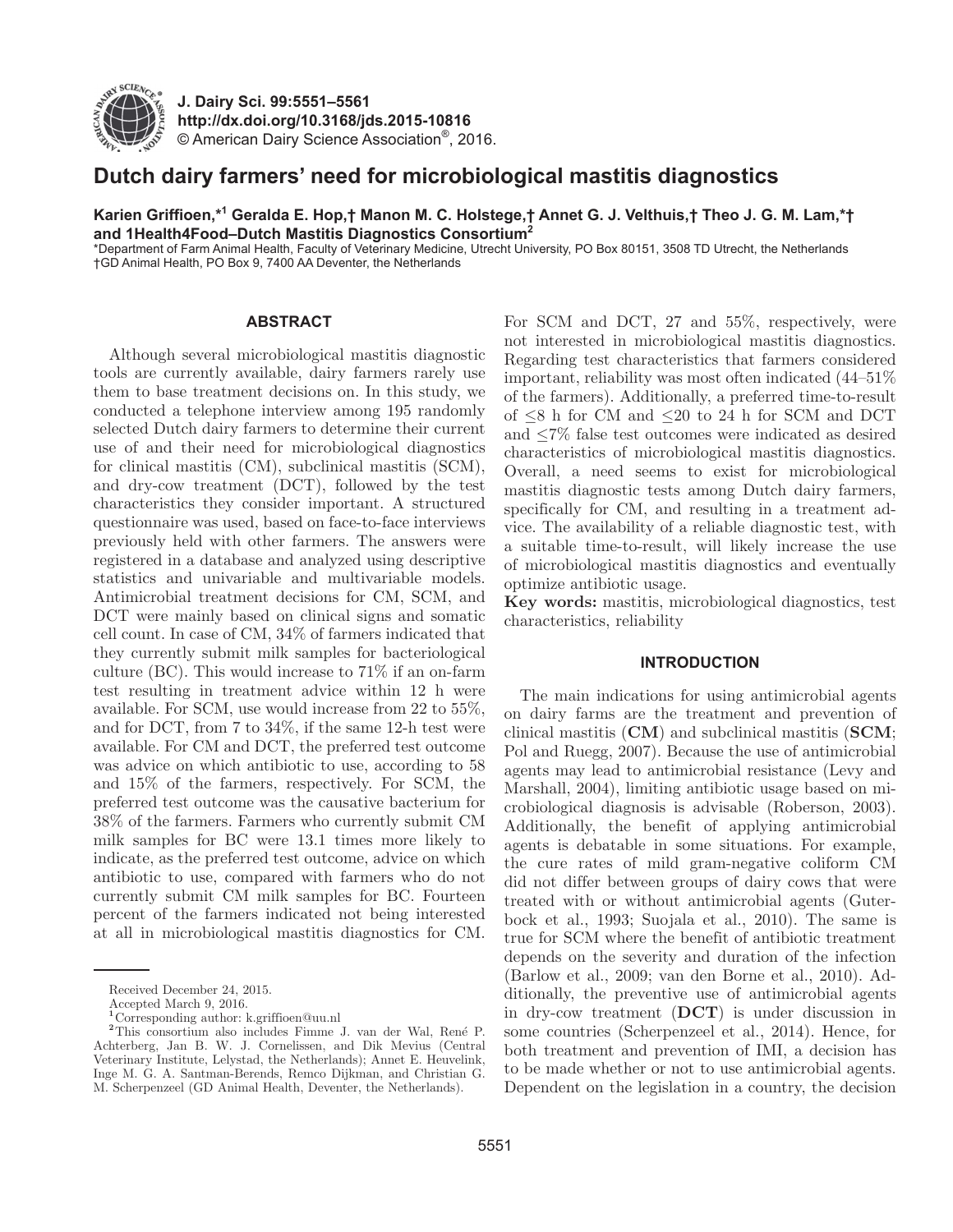to use antimicrobial agents is made by the veterinarian or the farmer. For prudent use of antimicrobial agents related to mastitis, determining whether susceptible bacteria are present through microbiological diagnosis of milk samples is critical (Lago et al., 2011a). The discussion on antibiotic usage, as well as the changing legislation, social pressure, and economic incentives of limited antibiotic usage, are factors likely to increase the role of microbiological mastitis diagnostics in the coming years.

Although several laboratory tools for microbiological diagnosis of IMI for dairy farmers and their veterinarians are available currently, these are rarely used to support treatment decisions (Owens et al., 1997; Lago et al., 2011a). The small number of milk samples submitted to bacteriological laboratories can be explained by the related costs, by the required effort of the farmer involved (Royster et al., 2014), and by the time-to-result (Neeser et al., 2006; Lago et al., 2011a). The current laboratory microbiological diagnostic methods are not considered suitable to base targeted treatment of CM in practice on, because of a time lag of  $>24$  h between sampling and result (Viora et al., 2014). Consequently, mastitis treatment decisions are usually made empirically or based on historic bacteriological culture and susceptibility results (Owens et al., 1997). To overcome the delay due to the long time-to-result, the use of onfarm mastitis diagnostics has expanded in countries such as the United States and Canada (Roberson, 2003; Cameron et al., 2013). With on-farm mastitis diagnostics, different categories of mastitis pathogens may be identified (Viora et al., 2014), leading to faster treatment decisions (Lago et al., 2011a,b; Royster et al., 2014) and selective use of antimicrobial agents in CM (Pinzón-Sánchez et al., 2011). In many countries in Europe, however, it is still common practice to treat all cases of CM with antimicrobial agents (Viora et al., 2014), which may be due to the lack of microbiological mastitis diagnostic tests considered suitable by farmers for making treatment decisions. To our knowledge, the needs of dairy farmers with respect to this type of tests have never been described. The aim of this study was to determine the Dutch dairy farmers' current use of, and their need for, microbiological mastitis diagnostics of CM, SCM, and DCT and to determine which test characteristics they consider important.

#### **MATERIALS AND METHODS**

#### *Study Design*

A telephone interview was conducted among randomly selected Dutch dairy farmers using a structured questionnaire. The questionnaire was based on face-toface interviews that were previously held with other farmers and are briefly discussed below. Based on that experience, the questions for the telephone interview were chosen from those used in the face-to-face interviews. These questions focused on subjects that came up as potentially important from the face-to-face interviews. The results of the telephone interviews were analyzed and are discussed in this paper.

## *Semi-Structured Face-to-Face Interviews*

The individual face-to-face interviews were held by the first author with nonrandomly selected Dutch dairy farmers between October and December 2014, using a qualitative semi-structured questionnaire with openended questions. The first author is a veterinarian, which was not known by the farmers at the time of interview. The questionnaire was previously discussed with a communications expert and 2 mastitis experts. The goal of the face-to-face interviews was to gather a broad range of attitudes regarding mastitis and mastitis diagnostics, forming the base of the subsequent telephone questionnaire. The participants were selected with the goal of including farms with differences in characteristics such as herd size, milking system, farmers' focus on udder health, management style, and mastitis incidence. After interviewing 20 farmers, no new information was obtained and the interviews were stopped.

#### *Structured Telephone Interviews*

*Selection of Farmers.* In December 2014 and January 2015, 660 dairy farmers were randomly selected from a list of all 17,563 Dutch dairy farmers. The goal was to gather 200 participants. The farmers received a letter by mail with a short description of the study and the announcement that they might be approached by telephone for participation in a 30-min questionnaire on mastitis and microbiological mastitis diagnostics. The farmers were asked to look up their most recent bulk milk SCC, the number of CM cases in 2014, antibiotic usage in 2014 (animal daily dose, based on the national monitoring system; Speksnijder et al., 2015), and the prevalence of high-SCC cows (heifers >150,000 cells/mL, older cows >250,000 cells/mL; de Haas et al., 2008) at the last milk recording. Within 2 wk after the letters were sent, farmers were approached by telephone to ask whether they were willing to participate. If positive, either the interview was held directly or an appointment was made. If negative, the reason for being unwilling to participate was asked as well as 2 additional questions on the current herd size and perceived mastitis problems at their farm. Farmers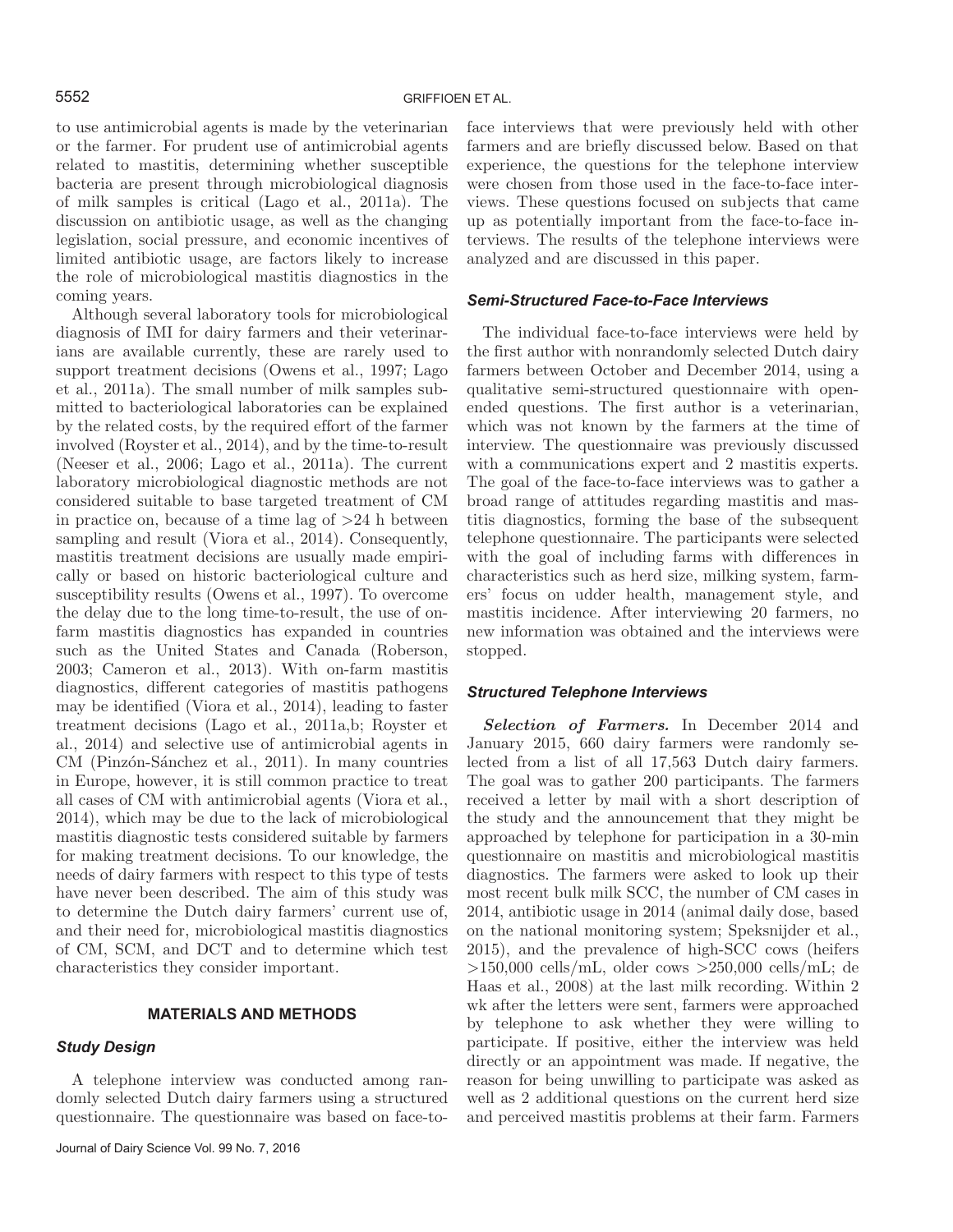with a herd size  $\langle 20 \text{ cows} \rangle$  (aged  $>2 \text{ yr}$ ) and farmers who intended to quit farming within the next 5 yr were excluded from participation.

*Interview Design.* The questionnaire included 59 questions, divided over 4 sections, and took 20 to 45 min to complete. The interviews were held by the first author and 2 students with a background in farm animal husbandry; it was pretested on 2 farmers. Those 2 interviews were included in the analysis because no changes were made to the questionnaire after pretesting. The general part of the questionnaire included background information on the farmer and his farm, udder health consultancy services on the farm, and udder health characteristics. The specific part of the questionnaire was divided into a part on CM, a part on SCM, and a part on DCT. Each part held 3 sections with the same structure and discussed the farmers' current treatment and diagnostic approach, their needs for microbiological mastitis diagnostics, and the desired test characteristics of microbiological mastitis diagnostics. The questionnaire is available upon request from the corresponding author. Questions on the current treatment and diagnostic approach were open ended to clarify the definitions used for determining cases and treatments for CM, SCM, and DCT.

To determine the need for microbiological mastitis diagnostics, both preferred and potential test outcomes and the intended use of microbiological mastitis diagnostics were discussed. As related to preferred test outcomes, farmers were asked which outcomes they expect to receive from such a test (open-ended question; more than one outcome could be mentioned). Additionally, 3 potential test outcomes were presented to the farmers to determine their need for each outcome: the first outcome was whether to treat with antimicrobial agents, the second was which antibiotic to use, and the third was whether to extend treatment (the latter test outcome was not discussed for DCT). The intended use of microbiological mastitis diagnostics was determined with the help of 2 hypothetical tests. Both hypothetical tests resulted in treatment advice and had a time-toresult of <12 h. One of these tests was executed at the veterinary practice and the other one on the farm.

To determine the desired test characteristics, the farmers were asked to indicate which characteristics they considered important for tests executed at the veterinary practice and on-farm (open-ended question; more than one characteristic could be mentioned). Subsequently, the farmers ranked 4 characteristics: speed, reliability, usability, and price (out-of-pocket cost), with 1 being the most important and 4 being the least important. For each of these characteristics, the overall mean was calculated to enable a comparison among them. Additionally, the farmers were asked what values they considered acceptable for those 4 characteristics; for example, what price were they willing to pay for a test.

Besides the open-ended questions, the standardized questionnaire contained closed questions, which consisted of scores on a Likert scale (Likert, 1932), and yes/no responses. The farmers were asked permission to use information on their herd size based on the Identification and Registration (I&R) census data (RVO, The Hague, the Netherlands) to be able to compare them with the average Dutch dairy farm. Results of the interview were entered in an online survey program (NetQ; http://www.netq-enquete.nl/nl/eng) and combined with the I&R data.

#### *Data Analysis*

The representativeness of the participants was evaluated by comparing the means descriptors of the participating farms with the average Dutch dairy farm (Statistics Netherlands, The Hague/Heerlen, the Netherlands; de Koeijer et al., 2014) using a one-sample *t*-test. Test characteristics indicated by the farmers were evaluated using a paired *t*-test. Differences were considered statistically significant if  $P < 0.05$ .

To determine differences between farmers with respect to their opinion on microbiological mastitis diagnostics, regression models were used. Multivariable logistic regression models were used for CM, whereas univariable analysis was executed for SCM and DCT. The dependent variables consisted of the farmers' need for microbiological mastitis diagnostics and the desired test characteristics. The predictor variables evaluated for these 2 dependent variables were whether the udder health situation was discussed with the veterinarian; whether bacteriological culturing was executed; perceived mastitis problems at their farm; antibiotic usage based on animal daily dose; the percentage of high-SCC cows; bulk milk SCC; access to pasture; milking with an automatic milking system; age of the farmer; the average growth in herd size during the last 2 yr; the average herd size during the last 2 yr; and the average herd replacement rate during the last 2 yr.

Multivariable model selection for CM was conducted by including all variables in the model with a *P*-value  $\langle 0.25 \rangle$  (univariable). When 2 variables were highly correlated (correlation  $>0.5$ ) only the variable with the lowest *P*-value was included in the model. A backward selection procedure was followed, where the variables with the highest *P*-value in the model were deleted one by one, until only significant variables  $(P < 0.05)$ and confounders (difference in coefficients of  $>20\%$ ) remained in the model. Significant variables were identified by comparing the goodness of fit (log-likelihood)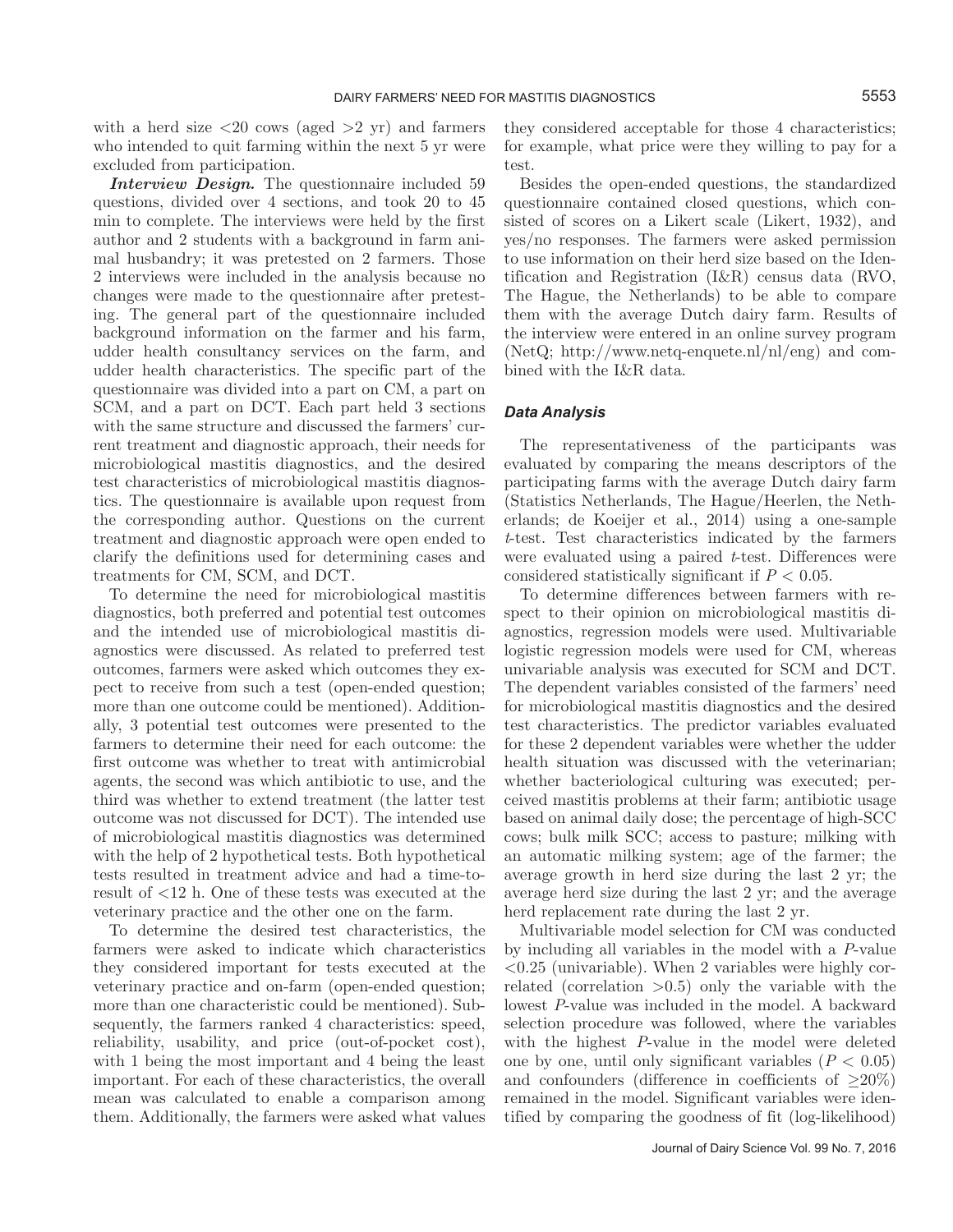using the likelihood ratio test  $(P < 0.05)$ . Interaction terms were added to the model and tested for statistical significance to investigate possible effect modification. During the analysis, a minimum of 5 per cell was demanded.

#### **RESULTS**

#### *Descriptive Statistics*

In total, 459 farmers were approached by telephone, of which 210 agreed to participate in the interview (46%). Of these 210 farmers, 4 farmers had fewer than 20 adult cows (average over the last 2 yr) and 11 farmers intended to quit farming within 5 yr and were therefore excluded. A total of 195 interviews were included in the analysis. Two hundred forty-nine farmers were not willing to participate for miscellaneous reasons, of which the time constraint was mentioned most frequently  $(37\%)$ . Of the farmers not willing to participate,  $51\%$ were willing to answer 2 questions: their mean current herd size was 90.3 adult cows (age  $>2$  yr) and 31% of them perceived mastitis problems on their farm.

The bulk milk SCC and the percentage of cows with high SCC were lower for the 195 participating farmers than for the average Dutch dairy farm (Table 1). Over the last 2 yr, the mean herd size of the participants increased more and the herd replacement rate was lower than that of the average Dutch dairy farm. The participating farmers were slightly younger than the average Dutch dairy farmer.

The participating farmers reported an average of 15.7 cases of CM per 100 cows per year on their farms. Thirty-one percent of them perceived mastitis problems on their farm, which was the same as indicated by the farmers who were not willing to participate. The udder health situation is discussed with the veterinarian by 87% of the participating farmers, generally during regular herd visits (67% of farmers) or in case of mastitis-related problems (29% of farmers). None of the variables had a correlation >0.5.

# *Farmers' Current Treatment and Diagnostic Approach*

Most farmers indicated that they did not treat every case of CM with antimicrobial agents, and they reported a variety of ways to determine whether to start such treatment. The most frequently reported indication to start an antibiotic treatment of CM cases was the presence of local signs such as clots or flakes in the milk or changes in the udder (31% of farmers). Nineteen percent of the farmers indicated that they started antibiotic treatment only when a cow with CM showed general signs such as illness; 28% used other criteria, such as the conductivity of the milk or failure of an alternative treatment. Bacteriological culture results were used by 2% of the farmers. Fifteen percent of the farmers indicated that they treated every cow with CM and 5% never treated a cow with CM with antimicrobial agents. The duration of the antibiotic treatment was generally based on label instructions (37% of farm-

**Table 1**. Mean descriptors of the participating farms (no. of respondents in parentheses) and the average Dutch dairy farm

| Outcome                                                                    | Participating<br>farms | Average Dutch<br>dairy farm |
|----------------------------------------------------------------------------|------------------------|-----------------------------|
| No. of adult cows $(>2 \text{ yr})$                                        | $94.5^{\text{T}}(166)$ | $85^2$                      |
| Organic farming $(\%)$                                                     | $2.1^3$ (192)          | $\frac{2^2}{76^2}$          |
| Pasturing $(\%)$                                                           | $75^3\,$<br>(192)      |                             |
| Full-time labor units (no.)                                                | $1.6^3$<br>(192)       |                             |
| Automatic milking system $(\%)$                                            | $20.8^3$ (192)         | $\frac{1.5^2}{18.7^4}$ 525  |
| Farmer age (yr)                                                            | $48^{3*}$ (191)        |                             |
| Bulk milk SCC $(\times1,000 \text{ cells/mL})$                             | $157^{3*}$ (191)       | $217^{6}$                   |
| Cows with high SCC $(\%)$                                                  | $11.6^{3*}$ (180)      | $18.9^{6}$                  |
| Animal daily dose                                                          | $2.6^3$ (182)          | $\frac{2.4^2}{25^5}$        |
| Average herd replacement rate per year $(\%)$                              | $24.0^{1.7*}$<br>(163) |                             |
| Average herd growth in no. of adult cows $(>2 \text{ yr})$ per year $(\%)$ | $3.7^{1,7*}$<br>(163)  | $2.3^{5}$                   |

1 Based on Identification and Registration (I&R) census data (RVO, The Hague, the Netherlands) <sup>2</sup>Statistics Netherlands, The Hague/Heerlen, the Netherlands, 2014.

3 Self-reported by the farmers.

4 Stichting KOM (2014).

 $5$ de Koeijer et al.  $(2014)$ .

6 GD Animal Health (2015).

7 Difference in no. of cows >2 yr between the fourth trimester of 2012 and the third trimester of 2014.  $*P < 0.05$ .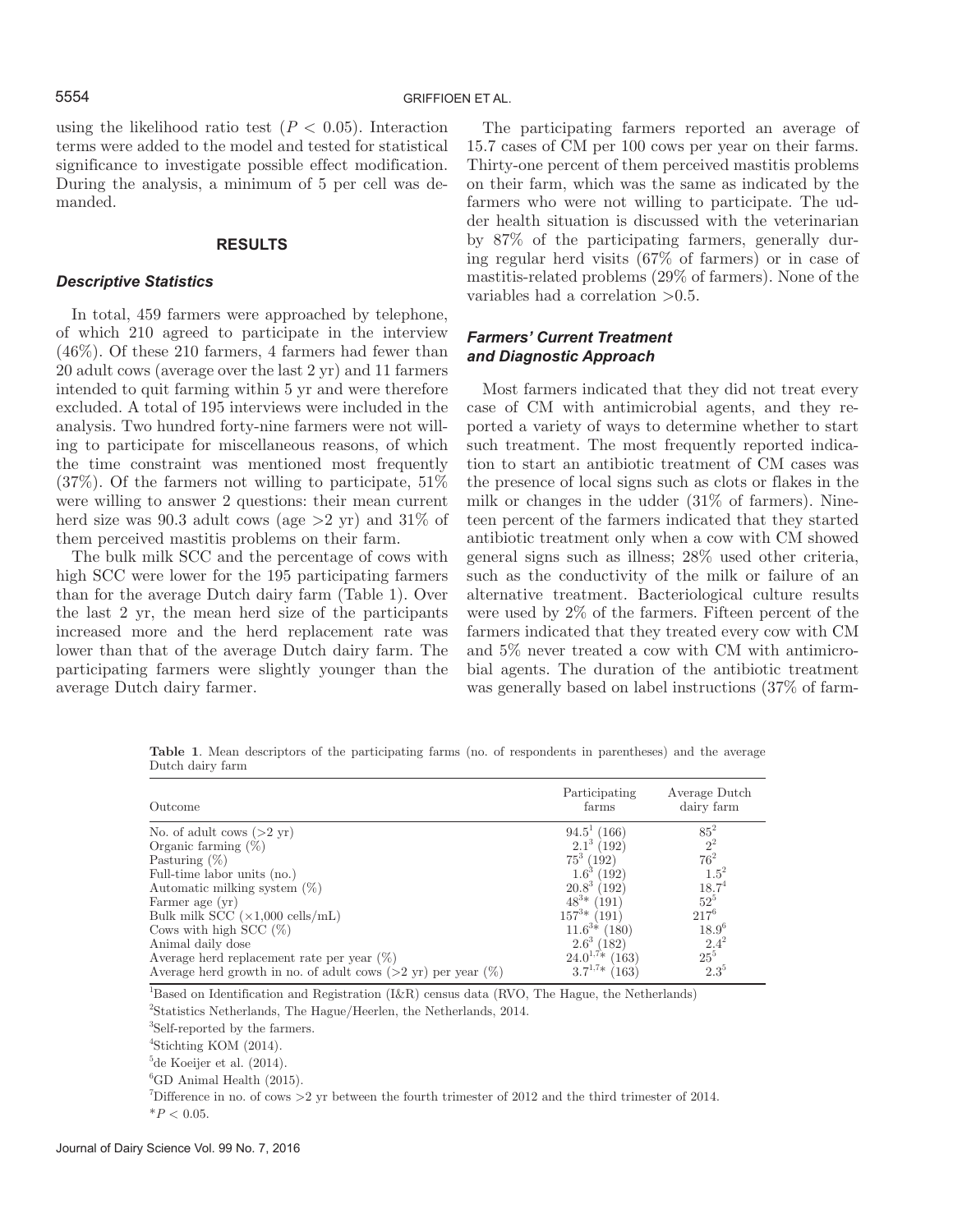ers) or on the treatment protocol from the veterinarian (25% of farmers). Other farmers indicated that they took into account the recovery of cow when deciding on the duration of the treatment.

Subclinical mastitis is defined by most farmers as cows with a high individual SCC. Cut-off values used were, on average, 176,000 cells/mL for heifers [10th percentile (**P10**) 80,000; 90th percentile (**P90**) 275,000] and 284,000 cells/mL for older cows (P10: 150,000; P90: 400,000). Fifty-seven percent of the farmers never treated SCM during lactation. The other farmers indicated that they treated SCM during lactation always to sporadically. The most frequently used criteria for antibiotic treatment were a high SCC 2 to 4 times in a row (46% of farmers), a positive California Mastitis Test (22%), and a positive outcome of bacteriological culture (20%). The duration of an antibiotic treatment for SCM was based on the label instructions by 36% of the farmers or on the treatment protocol from the veterinarian (30% of the farmers).

Most farmers were satisfied with their current diagnostic approach of DCT (93%), where 85% of the farmers indicated that they did not use bacteriological diagnostics for DCT.

Thirty-four percent of the farmers indicated that they currently submitted milk samples of CM cases for bacteriological diagnosis always to regularly. For SCM and DCT, this was 22 and 7%, respectively. We detected a tendency for larger farms to submit milk samples of CM cases more frequently (data not shown).

#### *Need for Mastitis Diagnostics*

*Preferred Test Outcomes.* For CM, test outcomes of interest were advice on which antibiotic to use, indicated by 58% of the farmers, and the causative bacterium, indicated by 53% of the farmers. Fourteen percent of the farmers indicated that they were not interested at all in microbiological diagnostics related to CM.

For SCM, test outcomes of interest were the causative bacterium, indicated by 38% of the farmers, and advice on which antibiotic to use, indicated by 35% of the farmers. Twenty-seven percent of the farmers indicated that they were not interested at all in microbiological diagnostics related to SCM.

For DCT, test outcomes of interest were advice on which antibiotic to use, indicated by 15% of the farmers, and the bacterium present, indicated by 11% of the farmers. Fifty-five percent of the farmers indicated that they were not interested at all in microbiological diagnostics related to DCT.

*Potential Test Outcomes.* Based on the presented potential test outcomes, 64% of the farmers expressed their need for a microbiological diagnostic test for CM in which the test outcome was advice on which antibiotic to use (Table 2). The need for a test resulting in advice on whether to treat with antimicrobial agents was expressed by 57% of the farmers. The lowest need was expressed for a test resulting in whether to extend an antibiotic treatment (38% of farmers).

For SCM, 57% of farmers expressed their need for a test where the test outcome was advice on which antibiotic to use, and 31% expressed their need for a test resulting in whether to extend an antibiotic treatment.

Farmers expressed the lowest need for microbiological mastitis diagnostics for DCT: 31% expressed their need for a test resulting in advice on which antibiotic to use. The need for a test resulting in whether antibiotic treatment is necessary for low-SCC cows at drying off was expressed by 13% of the farmers.

Of the farmers who expressed their need for a microbiological diagnostic test for CM resulting in advice on which antibiotic to use, 72% also expressed their need

**Table 2**. Farmers' needs for microbiological mastitis diagnostics  $(\%)$  for the presented test outcomes, related to clinical mastitis (CM; n = 195), subclinical mastitis (SCM;  $n = 194$ ), and dry-cow treatment (DCT;  $n = 193$ )

|                       |      |            | Do you need a test result that determines<br>whether an antibiotic treatment is<br>necessary in case of CM/SCM during<br>lactation and in case of low<br>or high SCC for DCT? |         |           | In case of an intended antibiotic<br>treatment, do you need a test<br>result that advises on the<br>antibiotic to use in case<br>of CM/SCM and DCT? |            |           | Do you need a test result<br>that determines whether<br>to extend the treatment<br>in case of CM/SCM<br>during lactation? |
|-----------------------|------|------------|-------------------------------------------------------------------------------------------------------------------------------------------------------------------------------|---------|-----------|-----------------------------------------------------------------------------------------------------------------------------------------------------|------------|-----------|---------------------------------------------------------------------------------------------------------------------------|
|                       |      |            | DCT                                                                                                                                                                           |         |           |                                                                                                                                                     |            |           |                                                                                                                           |
| Extent of<br>interest | CМ   | <b>SCM</b> | High SCC                                                                                                                                                                      | Low SCC | <b>CM</b> | <b>SCM</b>                                                                                                                                          | <b>DCT</b> | <b>CM</b> | SCM                                                                                                                       |
| Always                | 6.2  | 7.7        | 3.6                                                                                                                                                                           | 2.1     | 13.8      | 13.4                                                                                                                                                | 3.6        | 6.2       | 7.2                                                                                                                       |
| Often                 | 23.6 | 21.1       | 11.4                                                                                                                                                                          | 4.7     | 29.2      | 25.3                                                                                                                                                | 14.5       | 15.9      | 10.8                                                                                                                      |
| Sometimes             | 27.2 | 23.2       | 11.9                                                                                                                                                                          | 5.7     | 20.5      | 18.6                                                                                                                                                | 13.0       | 16.4      | 13.4                                                                                                                      |
| Sporadic              | 12.3 | 9.3        | 6.2                                                                                                                                                                           | 4.7     | 10.8      | 5.2                                                                                                                                                 | 6.2        | 8.7       | 5.7                                                                                                                       |
| Never                 | 25.1 | 35.1       | 62.2                                                                                                                                                                          | 78.8    | 23.6      | 34.0                                                                                                                                                | 56.5       | 47.2      | 57.7                                                                                                                      |
| I don't know          | 5.6  | 3.6        | 4.7                                                                                                                                                                           | 4.2     | 2.1       | 3.6                                                                                                                                                 | 6.2        | 5.6       | 5.2                                                                                                                       |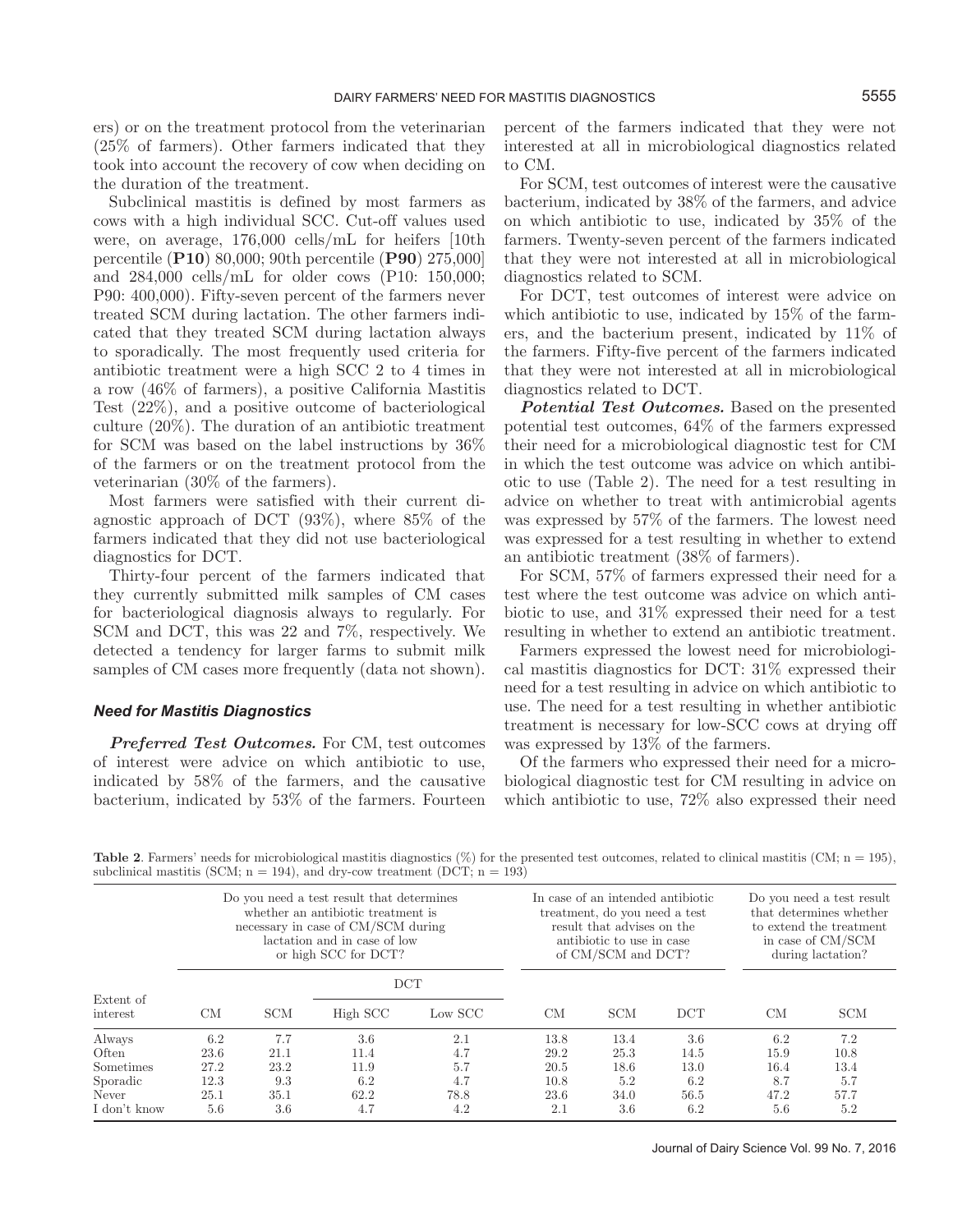**Table 3**. The farmers' expressed intended use  $(\%)$  of a defined hypothetical test<sup>1</sup> executed at the veterinary practice or on-farm in case of clinical mastitis (CM;  $n = 195$ ), subclinical mastitis (SCM;  $n = 194$ ), and drycow treatment (DCT;  $n = 193$ )

|               | Veterinary practice |            |         |      | On-farm    |      |  |  |
|---------------|---------------------|------------|---------|------|------------|------|--|--|
| Extent of use | CМ                  | <b>SCM</b> | DCT     | CМ   | <b>SCM</b> | DCT  |  |  |
| Always        | 7.7                 | 3.1        | $1.6\,$ | 13.9 | 11.3       | 4.2  |  |  |
| Often         | 16.9                | 16.5       | 5.2     | 36.4 | 25.8       | 14.0 |  |  |
| Sometimes     | 28.7                | 26.3       | 13.0    | 21.0 | 17.5       | 16.1 |  |  |
| Sporadic      | 20.0                | 15.0       | 13.0    | 10.8 | 6.7        | 9.8  |  |  |
| Never         | 21.5                | 30.9       | 56.5    | 15.9 | 33.0       | 43.5 |  |  |
| I don't know  | 5.1                 | 8.3        | 10.9    | 2.1  | 5.7        | 12.4 |  |  |

1 Microbiological diagnostic mastitis test with a time-to-result of 12 h, and a treatment advice as the outcome.

for such a test for SCM, and 38% for DCT. Of the farmers who expressed their need for a microbiological diagnostic test for CM resulting in whether antibiotic treatment is necessary, 62% also expressed their need for such a test for SCM, and 34% for DCT. Of the farmers who expressed their need for a microbiological diagnostic test for CM resulting in whether to extend treatment, 57% also expressed their need for such a test for SCM. Of the farmers who expressed no need for a microbiological diagnostic test for CM, 60% expressed no need for such a test for SCM, whereas 83% expressed no need for such as test for DCT.

*Intended Use of Mastitis Diagnostics.* Of the farmers, 53% expressed that they were willing to use (sometimes or always) the described hypothetical microbiological diagnostic test for CM if it were executed at the veterinary practice (Table 3). If executed on-farm, the intention was higher: 71% of the farmer expressed they were willing to use such a test (sometimes or always). For SCM and DCT, 46 and 20%, respectively, expressed that they were willing to use such a test at the veterinary practice, and 55 and 34%, respectively, expressed that they were willing to use an on-farm test.

### *Test Characteristics*

Reliability was indicated most often as an important characteristic for a microbiological diagnostic test of SCM and DCT (Table 4). For CM tests executed at the veterinary practice, however, time-to-result was indicated most often as an important test characteristic.

When ranking the importance of test characteristics, reliability was considered most important for CM, SCM, and DCT. For CM, time-to-result was of second importance, followed by price (out-of-pocket cost) and usability, which were considered equally important (Table 5). For SCM, time-to-result, price (out-of-pocket cost), and usability were considered equally important. For DCT, time-to-result was considered significantly

Journal of Dairy Science Vol. 99 No. 7, 2016

less important than price (out-of-pocket cost) and usability.

A test was considered reliable if the percentage of false test outcomes was <7% for CM, SCM, and DCT. A hands-on time of 7.5 to 10 min was considered suitable for executing a microbiological diagnostic test for CM, SCM, and DCT (P10: 3 min; P90: 15 min). Farmers considered a median of 8 h (P10: 2 h; P90: 12 h) an acceptable time-to-result for CM. For SCM, a median of 20 h was considered an acceptable time-to-result (P10: 4 h; P90: 24 h) and for DCT, a median of 24 h (P10: 5 h; P90: 48 h). Farmers considered out-of-pocket costs of €15 for CM (P10: €5; P90: €50) and SCM (P10: €5; P90: €30) acceptable. For DCT, median out-of-pocket costs of  $\epsilon$ 10 (P10:  $\epsilon$ 3; P90:  $\epsilon$ 25) was considered acceptable.

# *Clinical Mastitis: Farmer Characteristics and Need for Microbiological Mastitis Diagnostics*

Not surprisingly, the greatest need for microbiological mastitis diagnostics resulting in advice on which antibiotic to use was indicated by farmers who were

**Table 4**. Test characteristics of microbiological mastitis diagnostics indicated as important by dairy farmers  $(\%)$  for clinical mastitis (CM;  $n = 195$ , subclinical mastitis (SCM;  $n = 194$ ), and dry-cow treatment  $(DCT; n = 193)$ 

|                     |             | Test characteristic |                    |  |  |  |  |
|---------------------|-------------|---------------------|--------------------|--|--|--|--|
| Item                | Reliability | Time-<br>to-result  | Price <sup>1</sup> |  |  |  |  |
| Veterinary practice |             |                     |                    |  |  |  |  |
| <b>CM</b>           | 46          | 48                  | 23                 |  |  |  |  |
| <b>SCM</b>          | 47          | 30                  | 21                 |  |  |  |  |
| <b>DCT</b>          | 44          | 13                  | 17                 |  |  |  |  |
| $On-farm$           |             |                     |                    |  |  |  |  |
| CМ                  | 48          | 41                  | 14                 |  |  |  |  |
| <b>SCM</b>          | 51          | 27                  | 24                 |  |  |  |  |
| $_{\mathrm{DCT}}$   | 48          | 15                  | 21                 |  |  |  |  |

 ${}^{1}$ Price = out-of-pocket cost.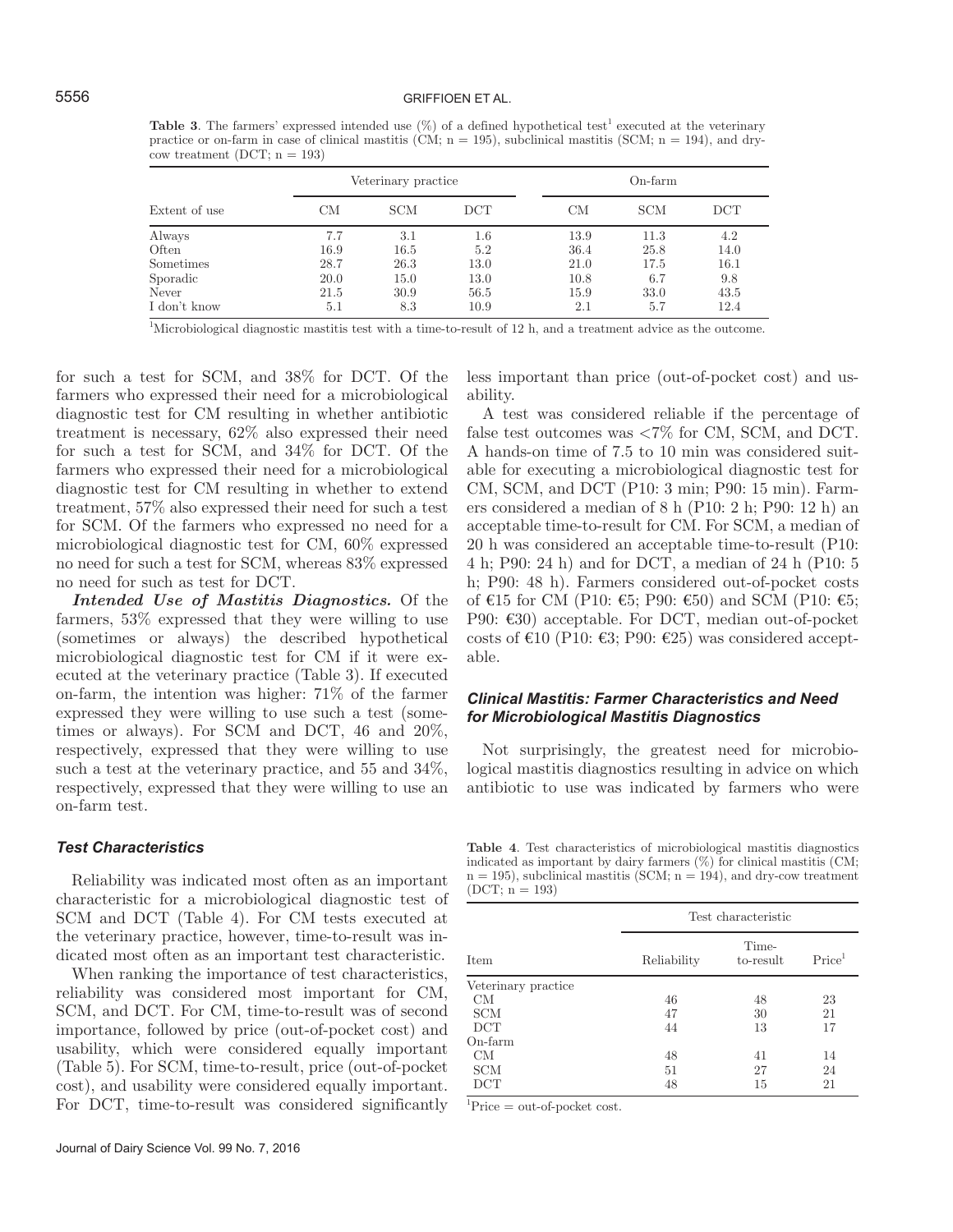already submitting milk samples in case of CM [odds ratio (**OR**) 13.1]. Farmers who perceived mastitis as a problem on their farm indicated a greater need for microbiological mastitis diagnostics resulting in whether it is advisable to start an antibiotic treatment (OR 2.7) or to extend an antibiotic treatment (OR 2.9). Apart from that, farmers with cows that had access to pasture indicated a greater need for a test resulting in advice on which antibiotic to use in case of an intended antibiotic treatment of CM (OR 3.1; Table 6). The proportion of variance in the need for microbiological mastitis diagnostics explained by the model was 24% for a test resulting in advice on which antibiotic to use.

With respect to the desired test characteristics, farmers who perceived mastitis as a problem on their farm were more likely to consider reliability of an outcome more important than other farmers, for both a test performed at the veterinary practice (OR 2.6; 95% CI: 1.30–5.36) and an on-farm test (OR 2.4; 95% CI: 1.27–4.48). As shown in Table 7, farmers with increased herd size during the last 2 yr were likely to consider time-to-result important more often than other farmers, for both a test at the veterinary practice (OR 1.15) and an on-farm test (OR 1.10).

#### **DISCUSSION**

This is the first study to determine the needs of dairy farmers for mastitis diagnostics. We found that a need for mastitis diagnostics was present among Dutch dairy farmers, with a preference for tests that are available on-farm and have a short time-to-result. The use of microbiological mastitis diagnostics would be twice as high as the general use of mastitis diagnostics if current tests fulfilled these criteria. It is important to note that a selection bias toward farmers interested in udder health is present in this study (Pennings et al., 2002), as indicated by the lower-than-average bulk milk SCC and prevalence of high-SCC cows. Thus, the quantitative results of this study may slightly overestimate the needs of dairy farmers. The younger age of the participating farmers and the larger herd size of the farms were as expected, because younger farmers and farmers with larger herd sizes are more often willing to respond to questionnaires (Pennings et al., 2002). Because perceiving mastitis problems is an important cue to action (Jansen et al., 2009) and, given the fact that the farmers who were not willing to participate perceived mastitis problems on their farms to the same extent as participating farmers, we consider the qualitative results of this study to be representative.

Although there are limitations on conducting a telephone interview (nonresponse bias, lack of body language), it gave the opportunity to approach a large number of people and to quantify the responses of the face-to-face interviews without losing the opportunity to elucidate ambiguities, making it possible to determine the needs of the farmers.

In this study, farmers expressed their need for rapid microbiological mastitis diagnostics. To date, bacteriological culturing has a time-to-result of ≥24 h. Testing by PCR is quicker but is not executed on farm and has the disadvantage of requiring sample transport to a laboratory. In our study, only 2% of the farmers indicated that they used microbiological culture results as the basis for treatment decisions. Although waiting 24 h for culture results has no negative effect on cure rates or cow survival (Lago et al., 2011a,b), farmers find it difficult to postpone treatment decisions (Neeser et al., 2006). A time-to-result of 12 h is considered an improvement compared with the current diagnostics available because the intended use of the hypothetical tests was twice as high as the current use of mastitis diagnostics in general. The need for fast mastitis diagnostics was found to be most explicit for CM, where farmers considered a time-to-result of  $\leq 8$  h acceptable, whereas a longer time-to-result  $\leq 20$  and  $\leq$ 24 h, respectively) for SCM and DCT was considered acceptable. Although the answers of the farmers might be influenced by the predefined tests, which had

**Table 5**. Ranking<sup>1</sup> of test characteristics by dairy farmers, expressed as means (SD) of scores per characteristic for tests for clinical mastitis (CM;  $n = 195$ ), subclinical mastitis (SCM;  $n = 194$ ), and dry-cow treatment  $(DCT; n = 193)$ 

|                                | Test characteristic                                                   |                                                             |                                                             |                                                                       |  |  |  |
|--------------------------------|-----------------------------------------------------------------------|-------------------------------------------------------------|-------------------------------------------------------------|-----------------------------------------------------------------------|--|--|--|
| Item                           | Reliability                                                           | Time-to-result                                              | Price <sup>2</sup>                                          | Usability                                                             |  |  |  |
| <b>CM</b><br><b>SCM</b><br>DCT | 1.5 $(0.77)^{a,C}_{a,C}$<br>$1.3(0.64)^{b,B}$<br>1.3 $(0.70)^{\circ}$ | $2.2 (0.87)^{c,B}_{2.9 (0.93)^{b,A}}$<br>3.3 $(0.86)^{a,A}$ | $3.3 (0.87)^{a,A}_{2.9 (1.03)^{b,A}}$<br>2.7 $(1.04)^{c,B}$ | $\substack{3.1~(0.92)^{a,A} \\ 2.8~(0.85)^{b,A} \\ 2.7~(0.81)^{b,B}}$ |  |  |  |

 $a^{-c}$ Values with different superscripts within columns differ significantly ( $P < 0.05$ ).

 $^{A-C}$ Values with different superscripts within rows differ significantly ( $P < 0.05$ ).

<sup>1</sup>Mean ranks: 1 is most important, and 4 is least important.

 ${}^{2}$ Price = out-of-pocket cost.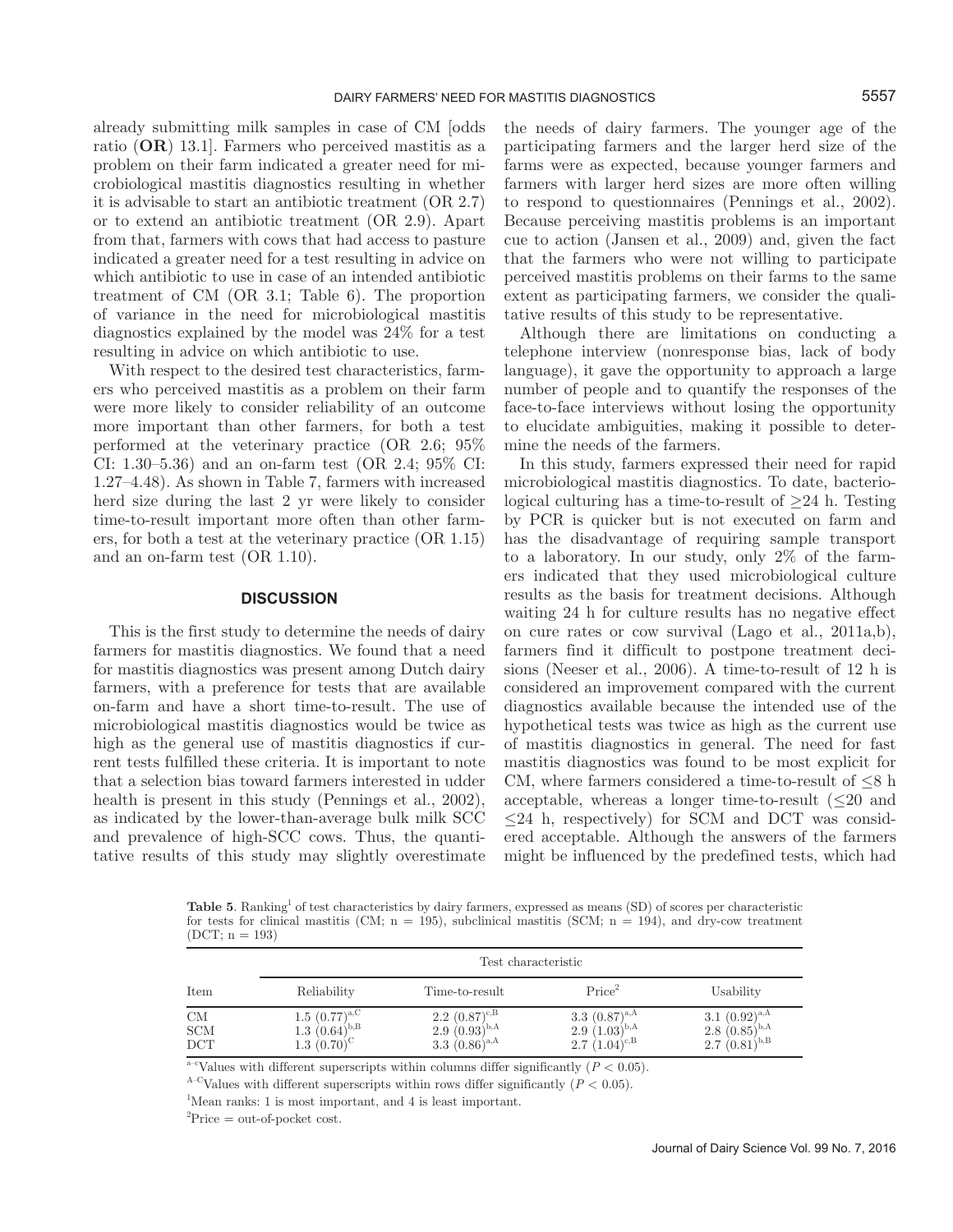|                                                                            |              | of clinical mastitis? | determines whether an antibiotic<br>Do you need a test result that<br>treatment is necessary in case<br>(explained variability = $7\%$ ) |                    | treatment in case of clinical mastitis?<br>$\exp$ lained variability = | antibiotic to use in case of an intended antibiotic<br>Do you need a test result that advises which<br>24%) |                                               | (explained variability = $11\%$ )<br>in case of clinical mastitis? | Do you need a test result that determines<br>whether or not to extend treatment |
|----------------------------------------------------------------------------|--------------|-----------------------|------------------------------------------------------------------------------------------------------------------------------------------|--------------------|------------------------------------------------------------------------|-------------------------------------------------------------------------------------------------------------|-----------------------------------------------|--------------------------------------------------------------------|---------------------------------------------------------------------------------|
| Item                                                                       | Z            | <b>BU</b>             | 95% CI                                                                                                                                   | Z                  | $\mathbb{B}$                                                           | 95% CI                                                                                                      | z                                             | $\mathbb{B}$                                                       | 95% CI                                                                          |
| Current use of bacteriological culturing<br>Access to pasture<br>Yes<br>Σò |              |                       |                                                                                                                                          | $\frac{21}{81}$    | $3.09*$<br>***                                                         | $1.23 - 7.80$<br>Referent                                                                                   |                                               |                                                                    |                                                                                 |
| Always/often                                                               |              |                       |                                                                                                                                          |                    | 13.08***                                                               | $3.08 - 55.60$                                                                                              | $\Box$                                        | 1.59                                                               |                                                                                 |
| Sometimes                                                                  |              |                       |                                                                                                                                          | $\overset{18}{23}$ |                                                                        | $2.63 - 30.04$                                                                                              |                                               | $2.11\,$                                                           | $0.48 - 5.32$<br>$0.72 - 6.15$                                                  |
| Sporadic                                                                   |              |                       |                                                                                                                                          | $42\,$             | $***68.8$<br>***0.8.8                                                  | $2.59 - 19.34$                                                                                              | $14\atop 26\atop 12\atop 2$                   | 2.45                                                               | $0.96 - 6.23$                                                                   |
| Never                                                                      |              |                       |                                                                                                                                          | $19\,$             |                                                                        | Referent                                                                                                    |                                               |                                                                    | Referent                                                                        |
| Average growth in herd size during last 2 yr                               |              |                       |                                                                                                                                          | 100                | $1.11*$                                                                | $1.03 - 1.20$                                                                                               |                                               |                                                                    |                                                                                 |
| Perceiving mastitis problems<br>Σó                                         | 45           |                       | Referent                                                                                                                                 | $63^{2}$           |                                                                        | Referent                                                                                                    |                                               |                                                                    | Referent                                                                        |
| $\mathop{\mathrm{Yes}}\limits_{\mathrm{ADD}^2}$                            | $^{26}_{68}$ | $2.72*$               | $1.12 - 6.60$                                                                                                                            | 39                 | 2.11                                                                   | $0.79 - 5.63$                                                                                               | $\begin{array}{c} 33 \\ 29 \\ 61 \end{array}$ | $2.91***$                                                          | $1.30 - 6.52$                                                                   |
| Bulk milk SCC                                                              |              | $1.41*$               | $1.06 - 1.88$                                                                                                                            | 102                | $1.01**$                                                               | $1.00 - 1.02$                                                                                               |                                               | 1.22                                                               | $0.93 - 1.59$                                                                   |

# 5558 GRIFFIOEN ET AL.

 $^3 \mathrm{ADD}$  = animal daily dose; antibiotic usage based on national monitoring program. 3ADD = animal daily dose; antibiotic usage based on national monitoring program.

 $^{\ast }P<0.05;\; ^{\ast \ast }P<0.01;\; ^{\ast \ast \ast }P<0.001.$  $P < 0.001$ .  $P < 0.01$ ; \*\*\*  $*P < 0.05$ ; \*\*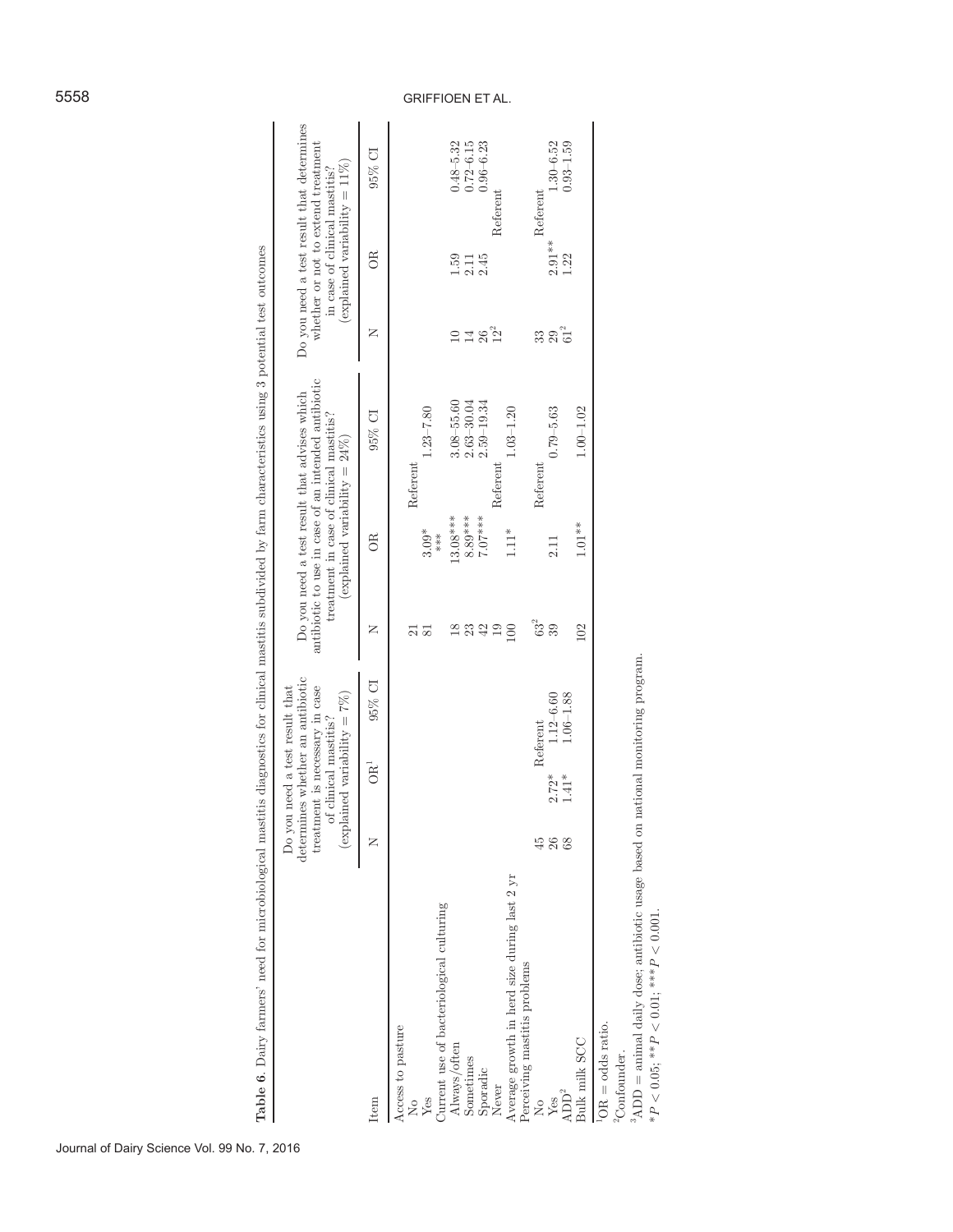|                                                                                                                                    | Veterinary clinic<br>(explained variability $= 13\%)$ |                     |                |    | $On-farm$<br>(explained variability $= 4\%$ ) |               |  |
|------------------------------------------------------------------------------------------------------------------------------------|-------------------------------------------------------|---------------------|----------------|----|-----------------------------------------------|---------------|--|
| Item                                                                                                                               | Ν                                                     | OR <sup>1</sup>     | 95% CI         | Ν  | <b>OR</b>                                     | 95% CI        |  |
| Average growth in herd size during last 2 yr<br>Currently submitting milk samples for bacteriological<br>culture in case of $CM^2$ | 76                                                    | $1.15***$<br>$\ast$ | $1.07 - 1.24$  | 64 | $1.10**$                                      | $1.03 - 1.18$ |  |
| Always/often                                                                                                                       | 11                                                    | 2.36                | $0.87 - 6.87$  |    |                                               |               |  |
| Sometimes                                                                                                                          | 21                                                    | $4.57**$            | $1.64 - 12.77$ |    |                                               |               |  |
| Sporadic                                                                                                                           | 27                                                    | 1.99                | $0.86 - 4.57$  |    |                                               |               |  |
| Never                                                                                                                              | 18                                                    |                     | Referent       |    |                                               |               |  |
| Farmers' age <sup>2</sup>                                                                                                          | 76                                                    | $0.96*$             | $0.92 - 0.99$  |    |                                               |               |  |

Table 7. Time-to-result as a desired test characteristic of microbiological mastitis diagnostics for clinical mastitis (CM) according to dairy farmers subdivided by different farm characteristics

 ${}^{1}OR = \text{odds ratio}.$ 

<sup>2</sup>Year of birth.

\**P* < 0.05; \*\**P* < 0.01; \*\*\**P* < 0.001.

a time-to-result of 12 h, the indicated desired time-toresult differed from the predefined tests for the 3 indications. The current available on-farm microbiological tests could be of interest for the farmers, because these tests have a time-to-result of 18 to 24 h. These on-farm tests, however, are rarely used in the Netherlands. This may be because farmers are not aware of those tests, that herd sizes are too small for the farmers to collect enough milk samples and gain experience with the tests, or that they need the encouragement of other farmers or veterinarians who are enthusiastic about such diagnostic tests. The importance of social pressure was found in an earlier study on preventive measures regarding mastitis management (Jansen et al., 2009). Furthermore, a time-to-result  $\langle 24 \rangle$  h may not be necessary for SCM and DCT diagnostics. Although we could assume that farmers are aware of this, they indicated that they appreciated a shorter time-to-result. This is likely based on emotions rather than on rational considerations because these cows have been infected for some time. Earlier studies showed that good stockmanship is important to farmers, which is not always based on rational considerations (Jansen et al., 2009; Swinkels et al., 2015).

Regarding CM and DCT, farmers were most interested in advice on which antibiotic to use rather than identification of the causative agent as a test outcome. In addition to farmers who already submit milk samples for bacteriological culture, this need is specifically indicated by farmers who pasture their cows. This may be because farmers pasturing their cows have a different attitude toward management than other farmers. With respect to SCM, however, farmers were most interested in the causative bacterium. This may be due to use of diagnostic results in management decisions at the herd level, such as focusing on contagious or environmental mastitis pathogens (De Vliegher et al., 2012) or at the cow level, such as culling or segregation. A continuous strategy of early detection of SCC with microbiological diagnosis directly followed by treatment based on the obtained results could improve cure rates of SCM (Barkema et al., 2006). Currently, however, this type of diagnostic approach is not used much: only 22% of the farmers indicated that they submitted milk samples for SCM. If farmers were willing to increase the use of microbiological mastitis diagnostics, as indicated in this study, this continuous strategy could result in a lower incidence of high-SCC animals in the herd and eventually in lower CM incidence. Furthermore, the use of on-farm mastitis diagnostics may result in informed treatment decisions and thus in limited usage of antimicrobial agents (McCarron et al., 2009).

The percentage of farmers currently submitting CM and SCM milk samples to laboratories is comparable with that reported in earlier studies (Hoe and Ruegg, 2006). In the Nordic countries, however, CM milk samples are submitted for microbiological diagnosis more often, although some between-country variation exists (Espetvedt et al., 2013). Our finding that farmers with larger herds submitted milk samples more frequently is in line with previous findings (Hoe and Ruegg, 2006). Furthermore, farmers with increasing herd sizes seem to have a greater need for a test resulting in advice on which antibiotic to use. With increasing herd sizes worldwide (Barkema et al., 2015), the need for microbiological mastitis diagnostics may increase.

Farmers reporting higher antibiotic usage more often indicated their need for a CM test indicating whether an antibiotic treatment was necessary (Table 6). This may suggest that these farmers consider microbiological mastitis diagnostics a potential way to reduce their antibiotic usage. Furthermore, one-third of the farmers were interested in a test resulting in whether or not to extend treatment of CM. Currently, the length of the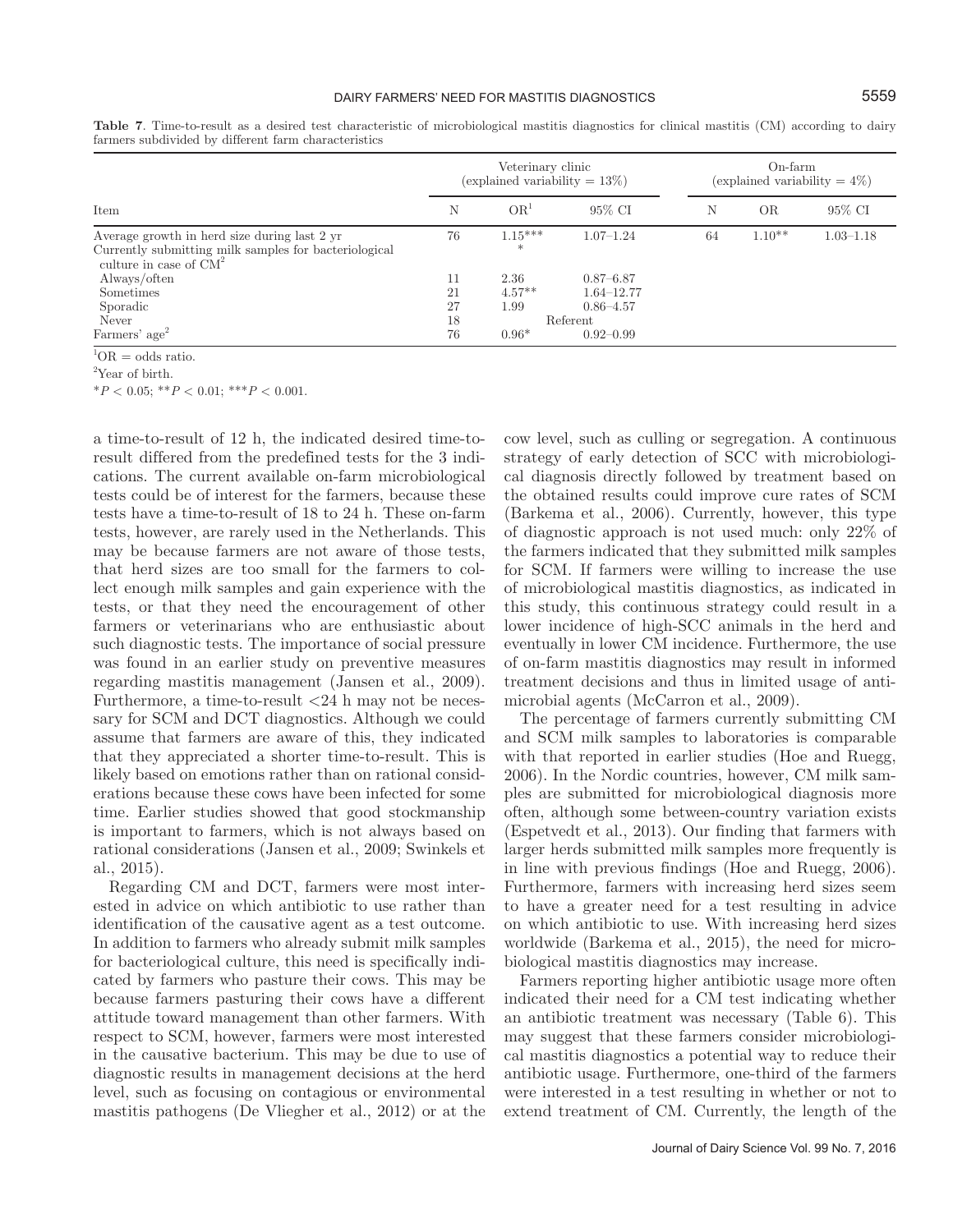treatment is generally based on the treatment protocol from the veterinarian, the label instructions of the antibiotic used, or the recovery of the cow. Although cure rates of CM may increase by extending treatment (Pinzón-Sánchez et al., 2011), and many farmers extend treatment (Swinkels et al., 2015), it is not always advisable to do so (Swinkels et al., 2013). The fact that one-third of the farmers were interested in a test to decide on extending treatment seems to indicate they are aware of the urgency of prudent antibiotic usage.

Worldwide, there is increasing public attention on antibiotic usage, which may lead to expanded requirements for applying antibiotic treatments in animal husbandry. Because reducing antibiotic resistance is one of the challenges of today's dairy industry (Barkema et al., 2015), microbiological mastitis diagnostics may be a useful tool in mastitis treatment decisions and may lead to more prudent antibiotic usage (Pinzón-Sánchez et al., 2011). Farmers expressed their need for reliable mastitis diagnostics, preferably on-farm, with a short time-to-result, and with an advice on which antibiotic to use as the outcome.

### **CONCLUSIONS**

Dutch dairy farmers need microbiological mastitis diagnostics, and they expressed their willingness to use that type of test for CM, SCM, and DCT more frequently than they currently do. Specifically for CM, farmers currently submitting milk samples for bacteriological culture and farmers perceiving mastitis problems expressed their need for a test resulting in advice on the antibiotic to use. The farmers expressed their need for a reliable, affordable diagnostic microbiological mastitis test that is preferably executed on-farm, does not have many false results, and has a time-to-result  $\leq 8$  h.

## **ACKNOWLEDGMENTS**

This study was financed by ZuivelNL (DairyNL, The Hague, the Netherlands) and the Ministry of Economic Affairs in the 1Health4Food public-private partnership (TKI-AF 12067) in the project "Diagnostiekontwikkeling en -toepassing voor het optimaliseren van uiergezondheid," executed by the Dutch Mastitis Diagnostics Consortium. We thank all farmers for their participation and contribution to this study. Furthermore, Jolanda Jansen (St. Anna Advice, Nijmegen, the Netherlands) is gratefully acknowledged for her contribution to the interview design and Krista 't Mannetje (CAH Vilentum University of Applied Sciences, Dronten, the Netherlands) and Petra Merema (Wageningen University and Research Center, Wageningen, the Netherlands) for interviewing many farmers.

#### **REFERENCES**

- Barkema, H. W., Y. H. Schukken, and R. N. Zadoks. 2006. Invited review: The role of cow, pathogen, and treatment regimen in the therapeutic success of bovine *Staphylococcus aureus* mastitis. J. Dairy Sci. 89:1877–1895.
- Barkema, H. W., M. A. G. von Keyserlingk, J. P. Kastelic, T. J. G. M. Lam, C. Luby, J.-P. Roy, S. J. LeBlanc, G. P. Keefe, and D. F. Kelton. 2015. Invited review: Changes in the dairy industry affecting dairy cattle health and welfare. J. Dairy Sci. 98:7426–7445. http://dx.doi.org/10.3168/jds.2015-9377.
- Barlow, J. W., L. J. White, R. N. Zadoks, and Y. H. Schukken. 2009. A mathematical model demonstrating indirect an overall effects of lactation therapy targeting subclinical mastitis in dairy herds. Prev. Vet. Med. 90:31–42. http://dx.doi.org/10.1016/j. prevetmed.2009.03.016.
- Cameron, M., G. P. Keefe, J. P. Roy, I. R. Dohoo, K. A. MacDonald, and S. L. McKenna. 2013. Evaluation of a 3M Petrifilm onfarm culture system for the detection of intramammary infection at the end of lactation. Prev. Vet. Med. 111:1–9. http://dx.doi. org/10.1016/j.prevetmed.2013.03.006.
- de Haas, Y., W. Ouweltjes, J. ten Napel, J. J. Windig, and G. de Jong. 2008. Alternative somatic cell count traits as mastitis indicators for genetic selection. J. Dairy Sci. 91:2501–2511. http://dx.doi. org/10.3168/jds.2007-0459.
- de Koeijer, T. J., P. W. Blokland, J. F. M. Helming, H. H. Luesink, and A. van den Ham. 2014. Ex ante evaluatie wetsvoorstel Verantwoorde groei melkveehouderij; Achtergronddocument. LEI 2014–019a. LEI Wageningen UR, Wageningen, the Netherlands.
- De Vliegher, S., L. K. Fox, S. Piepers, S. McDougall, and H. W. Barkema. 2012. Invited review: Mastitis in dairy heifers: Nature of the disease, potential impact, prevention, and control. J. Dairy Sci. 95:1025–1040. http://dx.doi.org/10.3168/jds.2010-4074.
- Espetvedt, M. N., S. Rintakoski, C. Wolff, A.-K. Lind, A. Lindberg, and A.-M. K. Virtala. 2013. Nordic veterinarians' threshold for medical treatment of dairy cows, influence on disease recording and medicine use: Mild clinical mastitis as an example. Prev. Vet. Med. 112:76–89. http://dx.doi.org/10.1016/j.prevetmed.2013.07.004.
- GD Animal Health. 2015. Udder health developments in the Netherlands, in Dutch. Uiergezondheid: gunstige ontwikkelingen zetten door. Accessed Dec. 23, 2015. http://www.gddiergezondheid. nl/actueel/nieuws/2015/03/gunstige-ontwikkeling-kengetallenuiergezondheid.
- Guterbock, W. M., A. L. van Eenennaam, R. J. Anderson, I. A. Gardner, J. S. Cullor, and C. A. Holmberg. 1993. Efficacy of intramammary antibiotic therapy for treatment of clinical mastitis caused by environmental pathogens. J. Dairy Sci. 76:3437–3444.
- Hoe, F. G. H., and P. L. Ruegg. 2006. Opinions and practices of Wisconsin dairy producers about biosecurity and animal well-being. J. Dairy Sci. 89:2297–2308.
- Jansen, J., B. H. P. van den Borne, R. J. Renes, G. van Schaik, T. J. G. M. Lam, and C. Leeuwis. 2009. Explaining mastitis incidence in Dutch dairy farming: The influence of farmers' attitudes and behaviour. Prev. Vet. Med. 92:210–223. http://dx.doi.org/10.1016/j. prevetmed.2009.08.015.
- Lago, A., S. M. Godden, R. Bey, P. L. Ruegg, and K. Leslie. 2011a. The selective treatment of clinical mastitis based on on-farm culture results: I. Effects on antibiotic use, milk withholding time, and short-term clinical and bacteriological outcomes. J. Dairy Sci. 94:4441–4456. http://dx.doi.org/10.3168/jds.2010-4046.
- Lago, A., S.M. Godden, R. Bey, P.L. Ruegg, and K. Leslie. 2011b. The selective treatment of clinical mastitis based on on-farm culture results: II. Effects on lactation performance, including clinical mastitis recurrence, somatic cell count, milk production, and cow survival. J. Dairy Sci. 94:4457–4467. http://dx.doi.org/10.3168/ jds.2010-4047.
- Levy, S. B., and B. Marshall. 2004. Antibacterial resistance worldwide: Causes, challenges and responses. Nat. Med. 10(Suppl.):S122– S129. http://dx.doi.org/10.1038/nm1145.
- Likert, R. 1932. A technique for the measurement of attitudes. Arch. Psychol. 140:1–55.